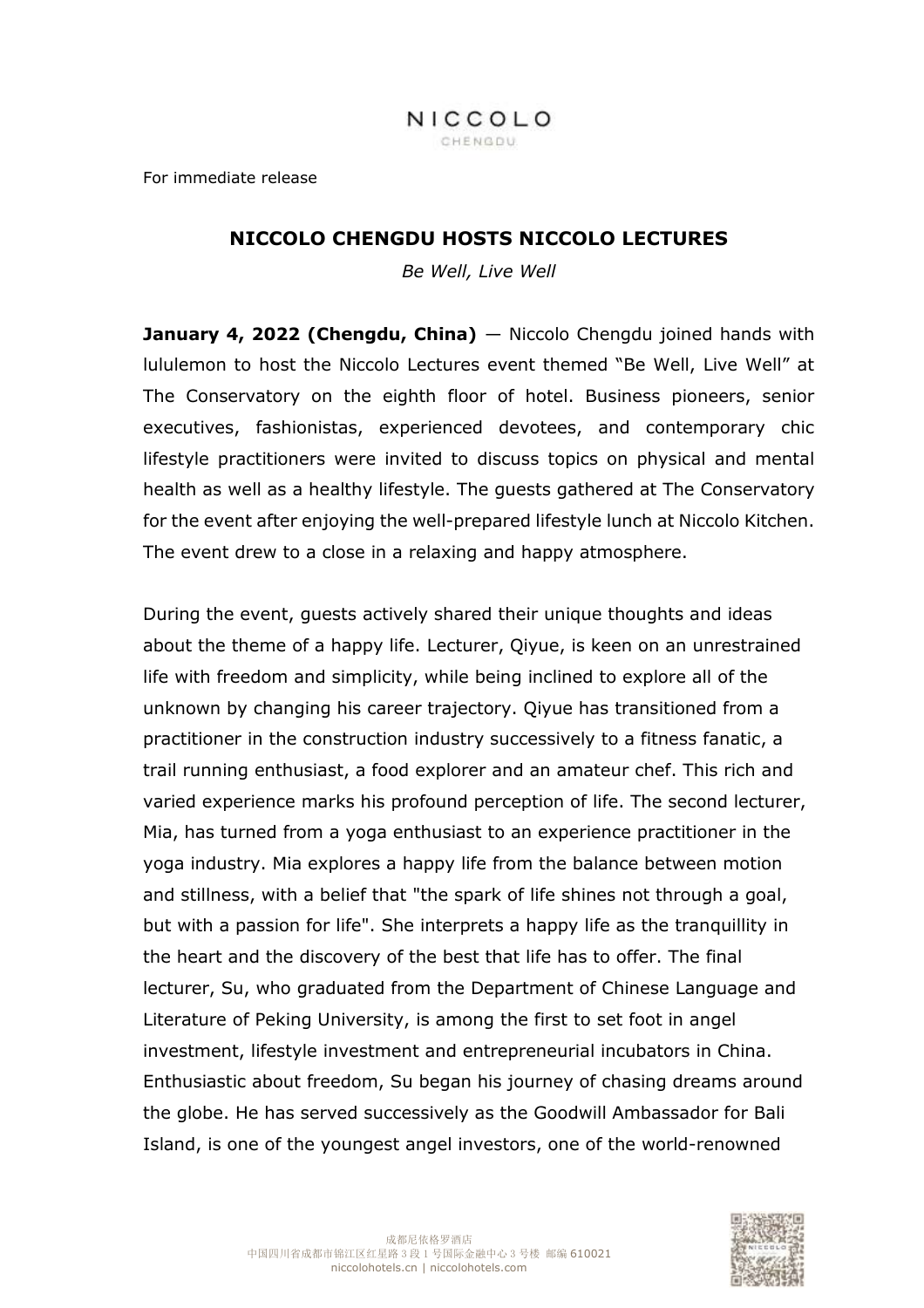## NICCOLO CHENGOU

surfers, an independent musician, a writer, etc. Whatever the identity, he is devoted to the pursuit of a happy life. The event also featured a not-to-bemissed highlight: Su played and sang an original piece of music titled "Naked Feet". At the sunlit Conservatory, the guests held a round-table discussion on the happy life, and their expectations in the New Year together under the guidance of Mia.

Mr Michael Ganster, General Manager of Niccolo Chengdu, joined the event on behalf of the hotel, saying: "It is a great pleasure to co-host the Niccolo Lectures event with lululemon. We thank all the invited guests. We hope you all embrace a healthy lifestyle, change yourself for the better, find a balance between motion and stillness, and cultivate more pleasure in life." The outcome has definitely served the purpose of the event. Niccolo Chengdu will continue to provide a floor for entrepreneurs, lifestyle and business innovators, designers, artists and celebrities to share their unique insights and remarkable life journeys.

#### **About lululemon**

Founded by Chip Wilson in Vancouver, Canada in 1998, lululemon is a yoga-inspired, technical athletic apparel company for women and men. lululemon's vision for the store was to create more than a place where people could get gear to sweat in, they wanted to create a community hub where people could learn and discuss the physical aspects of healthy living, mindfulness and living a life of possibility.

\*END\*

## **About Niccolo Chengdu NEW ENCOUNTERS. TIMELESS PLEASURES.**

Niccolo is a collection of five contemporary chic hotels inspired by luxury fashion, all with desirable, highly prized addresses. Underpinning the brand is the desire to make life effortlessly luxurious for guests. Located at Chengdu's celebrated International Finance Square within the Chun Xi Road business district, Niccolo Chengdu occupies desirable and fashionable addresses and offers seasoned travelers a choice of 238 spacious luxurious guestrooms and suites with fashioninspired interiors by leading designers. The Niccolo culinary journey combines culture and gastronomy in a range of exceptional dining experiences with its

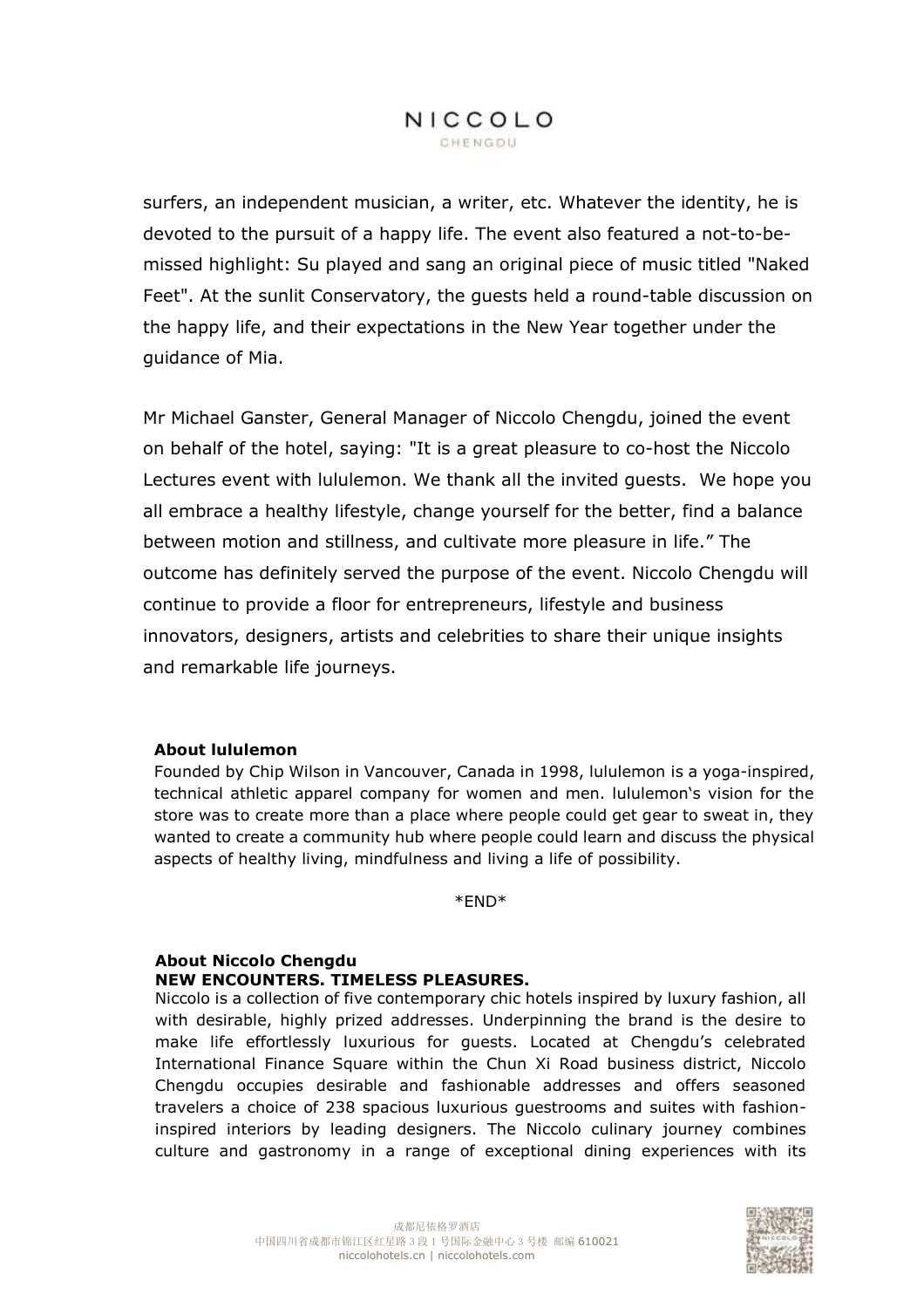# NICCOLO

CHENGDU

signature cuisines. Niccolo is Chengdu's epicentre for business events and celebrations by offering unprecedented choice of flexible spaces and highly attentive event service to create memorable experience for guests. Niccolo Chengdu is a member of the Global Hotel Alliance (GHA), the world's largest alliance of independent hotel brands, bringing together 35 brands with over 500 hotels in 85 countries.

Further details on Niccolo Chengdu are available at<niccolohotels.com.>

#### **About Global Hotel Alliance**

Launched in 2010, GHA DISCOVERY is the world's largest loyalty programme for independent hotel brands, featuring more than 500 hotels, resorts and palaces across 35 brands. Members enjoy VIP recognition, thoughtful benefits and generous rewards at home or away. Recently the programme has evolved to include an additional tier and flexible paths to upgrade through nights/stays, eligible purchases or number of brands stayed, making it easier and faster for members to reach elite status. Unlike more traditional programmes, GHA DISCOVERY does not ask members to count points towards their next upgrade. Instead, members earn and spend DISCOVERY Dollars (D\$), an exclusive rewards currency. They also enjoy members-only Experiences curated by each hotel and have access to properties close to home, without a stay, through member-only Local Offers.

For more information about GHA DISCOVERY or to join, visit www.ghadiscovery.com or download the GHA DISCOVERY mobile app. Travellers can also connect with GHA DISCOVERY on Instagram and Facebook.

#### **About Ultratravel Collection**

Ultratravel Collection brings together hotels of distinction for the discerning traveller. Its membership is reserved for the very best hotels and resorts in the world – genuinely luxurious and iconic properties that deliver the finest service and personalised guest experiences. Member hotels share an integrated global platform for guest recognition and loyalty rewards, the DISCOVERY programme from partner Global Hotel Alliance, as well as beneficial relationship with the multi-media brand Ultratravel, the other founding partner of Ultratravel Collection. For more information, visit ultratravelcollection.com

\* \* \*

For press enquiries and interview opportunities, please contact:

Mr Alfred Peng Director of Communications Niccolo Chengdu Tower 3, IFS, No.1, Section 3, Hongxing Road, Jinjiang District, Chengdu, Sichuan 610021, China

Ms Lory Xu Communications Manager Niccolo Chengdu Tower 3, IFS, No.1, Section 3, Hongxing Road, Jinjiang District, Chengdu, Sichuan 610021, China